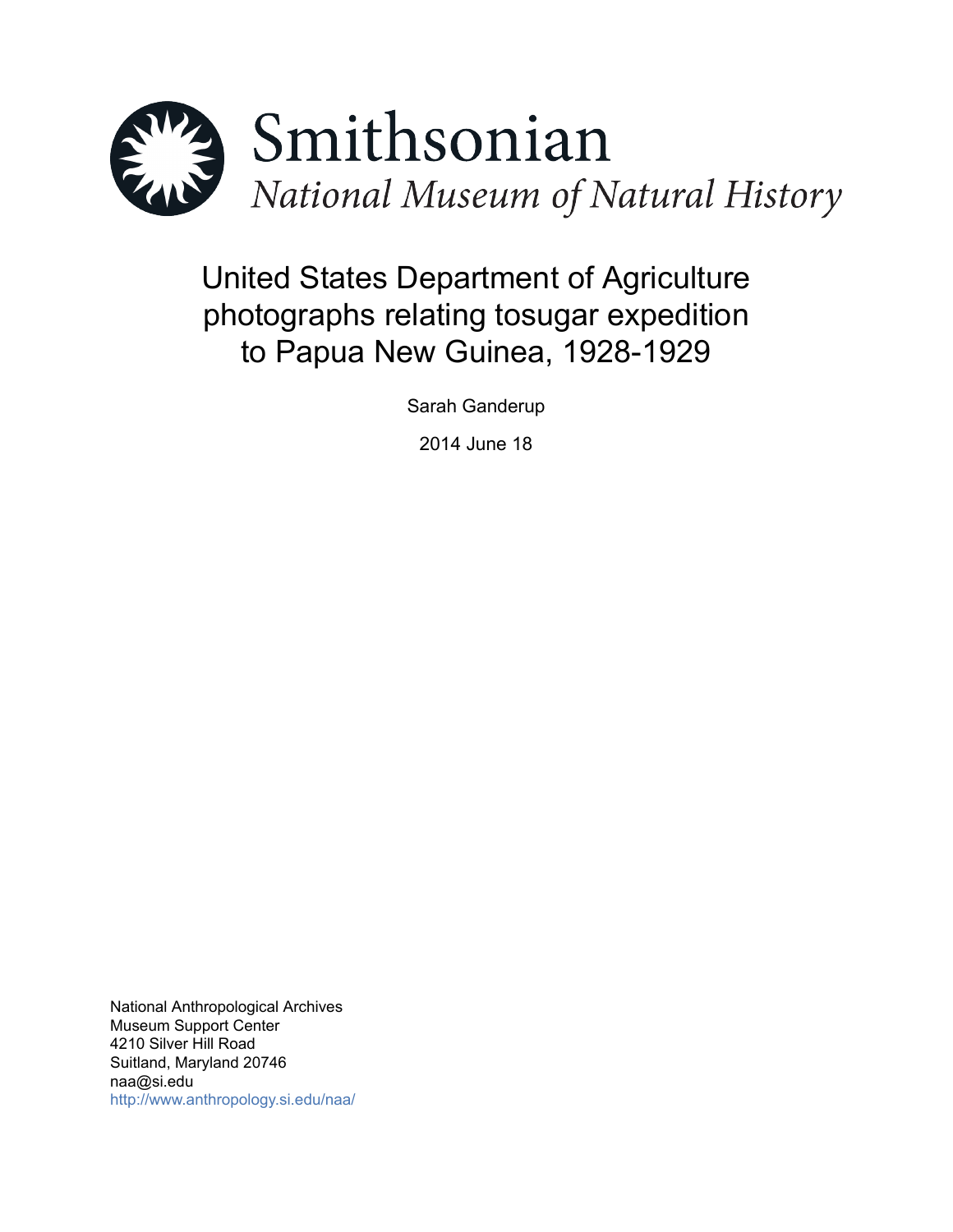## **Table of Contents**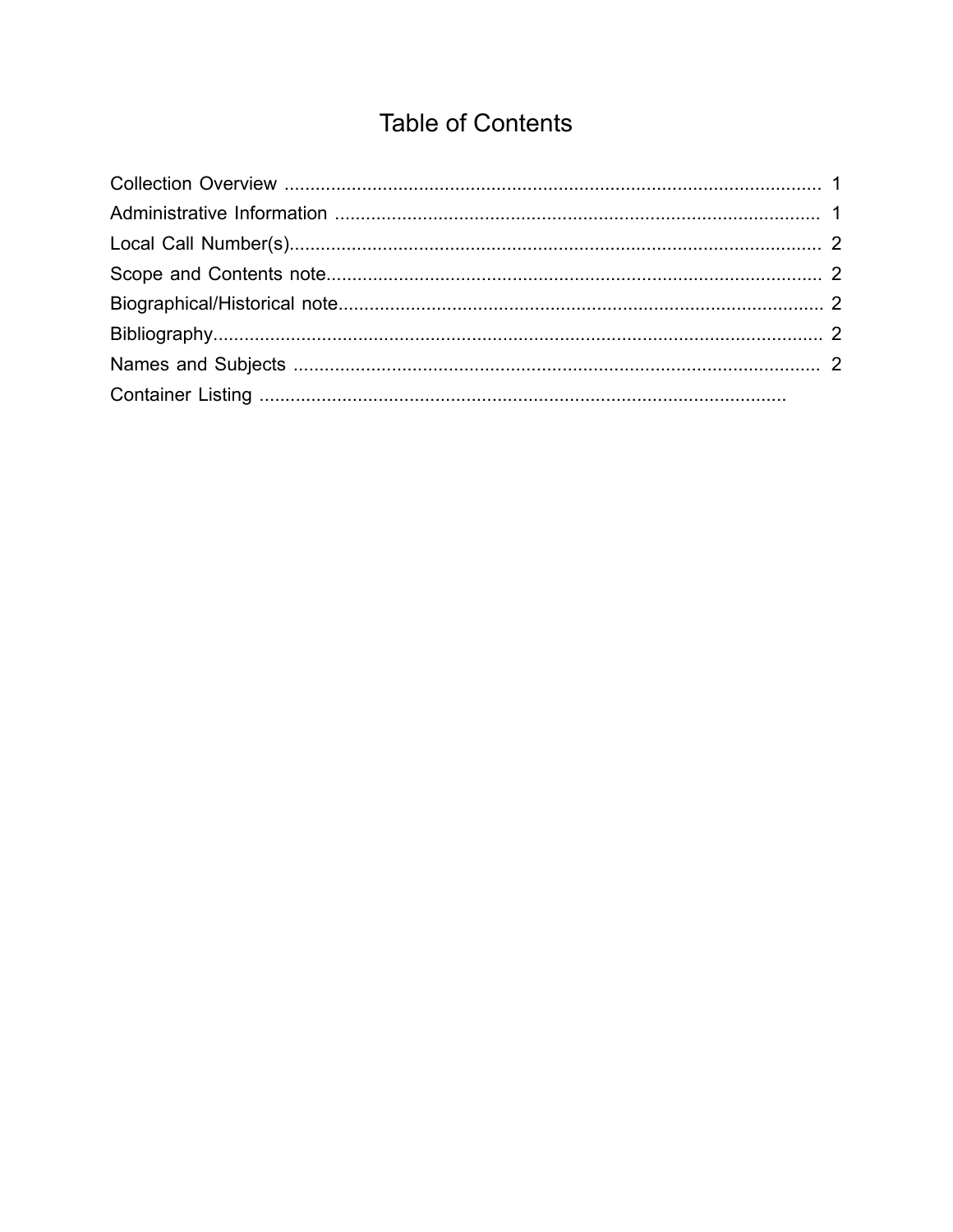## <span id="page-2-0"></span>**Collection Overview**

| <b>Repository:</b>         | National Anthropological Archives                                                                                                 |
|----------------------------|-----------------------------------------------------------------------------------------------------------------------------------|
| Title:                     | United States Department of Agriculture photographs relating to sugar<br>expedition to Papua New Guinea                           |
| Date:                      | 1928-1929                                                                                                                         |
| Identifier:                | NAA.PhotoLot.91-8                                                                                                                 |
| Creator:                   | United States. Department of Agriculture                                                                                          |
| Extent:                    | 2 Acetate negatives<br>3 Nitrate negatives<br>100 Prints (ca. 100 prints: silver gelatin)<br>120 Prints (ca. 120 glass negatives) |
| Language:                  | Undetermined.                                                                                                                     |
| <b>Digital</b><br>Content: | Image(s): United States Department of Agriculture photographs relating<br>to a sugar expedition to New Guinea                     |

## <span id="page-2-1"></span>**Administrative Information**

#### Location of Other Archival Materials

The Human Studies Film Archives holds Frank Hurley's "Pearls and Savages" (HSFA 89.1.1) and the Department of Agriculture's "Sugar Plant Hunting by Airplane in New Guinea" (HSFA 82.7.1).

#### Location of Other Archival Materials

Photographs of New Guinea artifacts collected by Brandes also held in National Anthropological Archives Photo Lot 97.

#### Location of Other Archival Materials

New Guinea artifacts collected by Brandes held in the Department of Anthropology in USNM ACC 106509.

#### Location of Other Archival Materials

Additional photographs by Edwin L. Wisherd held in the National Anthropological Archives in the Neil Merton Judd Papers.

#### Available Formats

Digital surrogates available for some photographs.

#### Preferred Citation

Photo lot 91-8, United States Department of Agriculture photographs relating to sugar expedition to Papua New Guinea, National Anthropological Archives, Smithsonian Institution

#### **Restrictions**

The collection is open for research.

Access to the collection requires an appointment.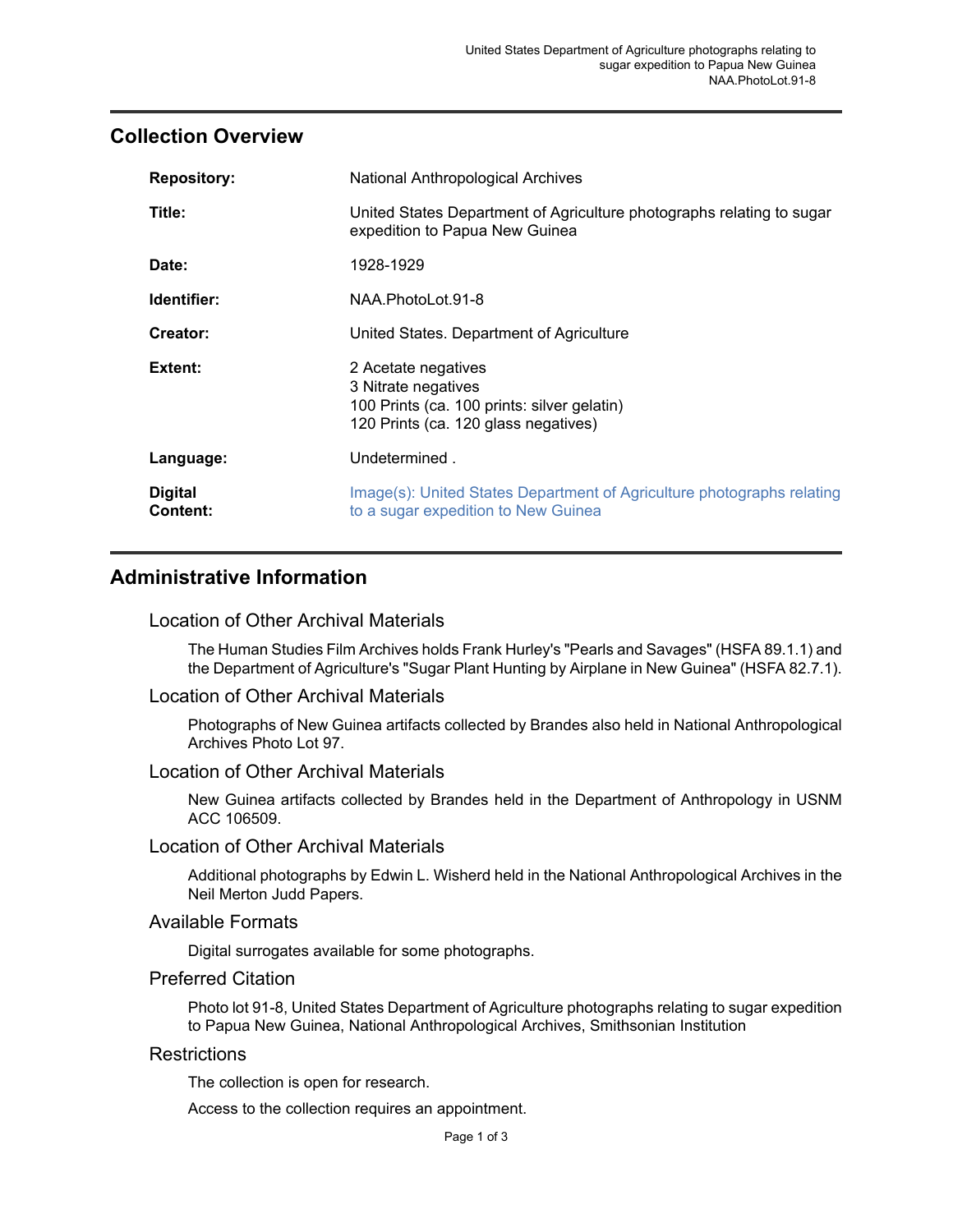### Conditions Governing Use

National Geographic photographs cannot be copied without permission of the National Geographic Society.

## <span id="page-3-2"></span>**Biographical Note**

Most of the photographs were made during the 1928 Sugar Expedition to the Territories of Papua and New Guinea organized by the United States Department of Agriculture. The expedition traveled to places in the eastern half of New Guinea. Its primary purpose was to collect living samples of various sugarcane plants to be used for developing disease-resistant strains for the American grower. The expedition was led by E. W. Brandes and included R. K. Peck, Jacob Jeswiet, and, at times, a priest named Kirschbam. The expedition visited native settlements in the vicintiy of Port Moresby, along the upper Fly River and Lake Marray, on the Sepik River, and in northeastern New Guinea. During the expedition, photographs were made for the National Geographic Society and specimens were collected for the Smithsonian Institution.

## <span id="page-3-1"></span>**Scope and Contents**

Images of settlements, people (including Negritos), artifacts, agriculture (especially sugarcane), headdresses, tattooing and body marking, members of the expedition, and the expedition's plane. This collection contains photographs by every member of the expedition. Other images are from Frank Hurley's documentary, "Pearls and Savages", or were made by the Department of Agriculture at installations where sugarcane was grown. Finally, many photographs of specimens and people working with specimens were taken by National Geographic after the expedition had returned to the United States.

## <span id="page-3-3"></span>Bibliography

Photographs in E. W. Brandes, "Into Primeval Papua by Seaplane," National Geographic Magazine, volume 56 (September, 1929), pages 253-332; and E.W. Brandes and G.B. Sartoris, "Sugar Cane: Its Origin and Improvement," in United States, Department of Agriculture, Yearbook, 1936, pages 561-623.

<span id="page-3-0"></span>Local Call Number(s)

NAA Photo Lot 91-8

## <span id="page-3-4"></span>Names and Subject Terms

This collection is indexed in the online catalog of the Smithsonian Institution under the following terms:

Subjects:

**Agriculture** Body marking Cities and towns **Negritos Sugarcane** headgear